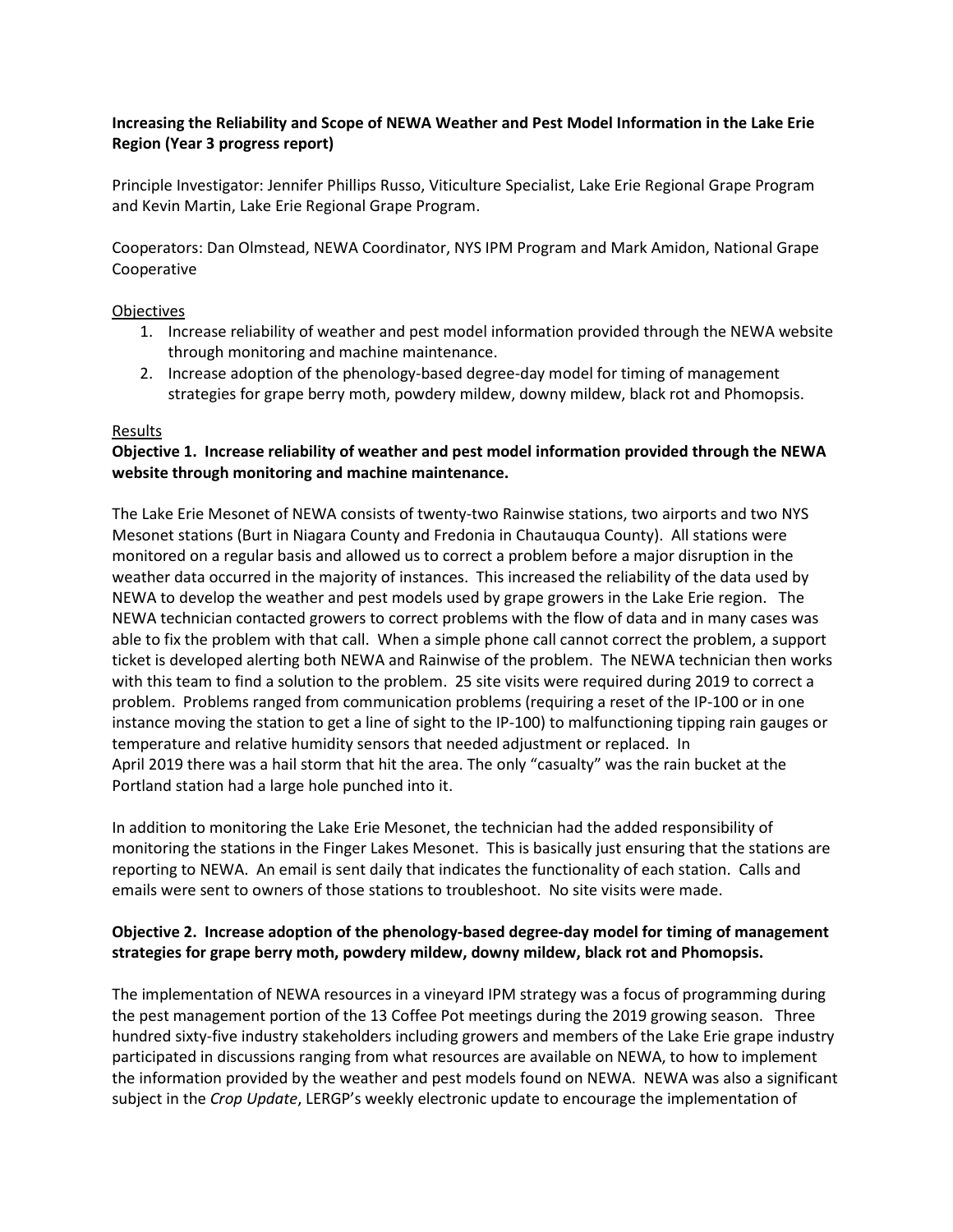disease and GBM model information. A table was published in the *Crop Update* from the beginning of June that provided the output of the grape berry moth model found on NEWA for the 24 stations we are currently monitoring in the Lake Erie region. Readers were encouraged to access the model on NEWA for the station closest to their vineyard to take advantage of the models ability to allow a user to input the wild grape bloom date (biofix date to start the GBM model) to get the most accurate model for their vineyard operation.

|                                                 | Wild grape       | <b>DD</b> Total on | Forecasted DD for |
|-------------------------------------------------|------------------|--------------------|-------------------|
| <b>NEWA Location</b>                            | bloom<br>$date*$ | August 23,<br>2019 | August 28, 2019   |
| Versailles                                      | June 7           | 1736               | 1836              |
| Hanover                                         | June 8           | 1765               | 1869              |
| Sheridan                                        | June 6           | 1844               | 1951              |
| <b>Silver Creek</b>                             | June 8           | 1806               | 1913              |
| <b>Dunkirk Airport</b>                          | June 9           | 1810               | 1916              |
| Forestville                                     | June 8           | 1780               | 1883              |
| <b>East Fredonia</b>                            | June 9           | 1741               | 1848              |
| Fredonia                                        | June 9           | 1707               | 1813              |
| Brocton Escarp.                                 | June 9           | 1729               | 1836              |
| Portland Escarp.                                | June 7           | 1793               | 1897              |
| Portland                                        | June 8           | 1787               | 1892              |
| <b>East Westfield</b>                           | June 9           | 1734               | 1842              |
| Westfield                                       | June 9           | 1757               | 1865              |
| <b>Ripley</b>                                   | June 8           | 1831               | 1923              |
| <b>Ripley Escarp</b>                            | June 8           | 1755               | 1862              |
| <b>Ripley State Line</b>                        | June 8           | 1802               | 1909              |
| <b>North East State</b><br>Line                 | June 9           | 1723               | 1818              |
| North East Escarp                               | June 7           | 1788               | 1889              |
| North East Sidehill                             | June 8           | 1760               | 1861              |
| North East Lab                                  | June 8           | 1847               | 1962              |
| Harborcreek                                     | June 8           | 1796               | 1909              |
| Harborcreek Escarp                              | June 9           | 1693               | 1800              |
| Lake City                                       | June 7           | 1843               | 1951              |
| Ransomville                                     | June 11          | 1755               | 1865              |
| <b>Burt</b>                                     | June 19          | 1555               | 1665              |
| Corwin                                          | June 13          | 1680               | 1787              |
| * Estimated date<br>provided by NEWA<br>website |                  |                    |                   |

Table 1. Example of table showing results of the Grape Berry Model on NEWA created for use in 2019 *Crop Updates.* This example is from the August 23, 2019 *Crop Update*.